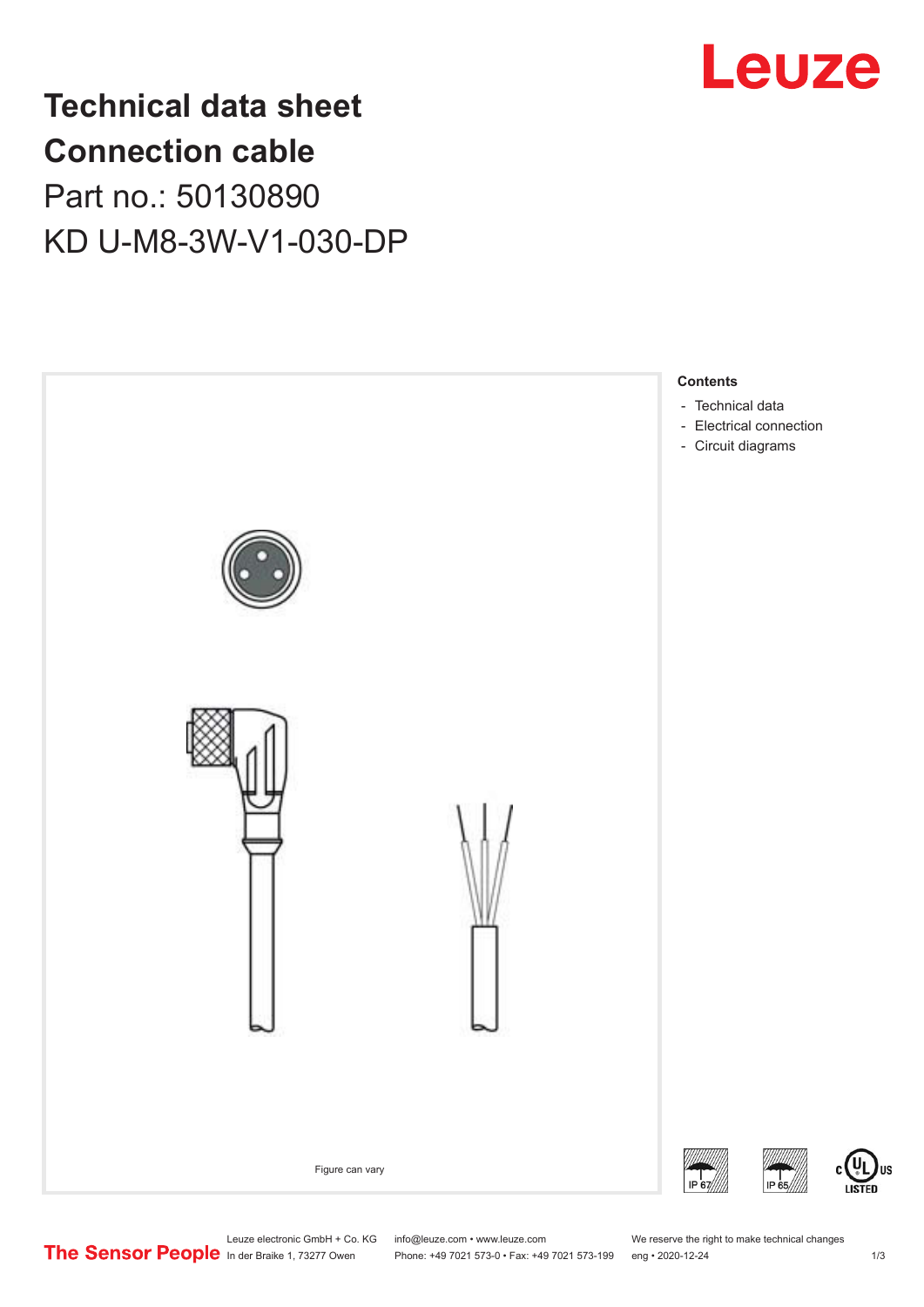## <span id="page-1-0"></span>**Technical data**

#### **Electrical data**

**Performance data Operating voltage** 24 V DC ±25%

#### **Connection**

| <b>Connection 1</b>               |                                                                                           |
|-----------------------------------|-------------------------------------------------------------------------------------------|
| <b>Type of connection</b>         | Connector                                                                                 |
| <b>Thread size</b>                | M <sub>8</sub>                                                                            |
| <b>Type</b>                       | Female                                                                                    |
| Handle body material              | <b>PUR</b>                                                                                |
| No. of pins                       | $3 - pin$                                                                                 |
| Version                           | Angled                                                                                    |
| Connector, LED                    | Yes                                                                                       |
| Lock                              | Screw fitting, nickel-plated diecast zinc,<br>recommended torque 0.6 Nm, self-<br>locking |
| <b>Connection 2</b>               |                                                                                           |
| <b>Type of connection</b>         | Open end                                                                                  |
| <b>Cable properties</b>           |                                                                                           |
| Number of conductors              | 3 Piece(s)                                                                                |
| Wire cross section                | $0.25$ mm <sup>2</sup>                                                                    |
| <b>AWG</b>                        | 24                                                                                        |
| Sheathing color                   | <b>Black</b>                                                                              |
| <b>Shielded</b>                   | <b>No</b>                                                                                 |
| Silicone-free                     | Yes                                                                                       |
| Cable design                      | Connection cable (open on one end)                                                        |
| Cable diameter (external)         | 44 mm                                                                                     |
| Cable length                      | 3,000 mm                                                                                  |
| <b>Sheathing material</b>         | PVC                                                                                       |
| Wire insulation                   | PVC                                                                                       |
| Suitability for drag chains       | No                                                                                        |
| Properties of the outer sheathing | Free of CFC, cadmium, silicone and<br>lead, easily machine-processable                    |
| Resistance of the outer sheathing | Good oil, gasoline and chemical<br>resistance, flame retardant in                         |

FT1

#### **Width across flats** 9 mm **Bending radius, flexible laying, min.** Min. 10 x cable diameter **Bending radius, stationary laying, min.** Min. 5 x cable diameter **Operation and display Number of LEDs** 1 Piece(s) **Environmental data Ambient temperature, operation, flexible use** -5 ... 80 °C **Ambient temperature, operation, stationary use** -30 ... 80 °C **Certifications Degree of protection** IP 65 IP 67 **Certifications** c UL US **Classification Customs tariff number** 85444290 **eCl@ss 5.1.4** 27279201 **eCl@ss 8.0** 27279218 **eCl@ss 9.0** 27060311 **eCl@ss 10.0** 27060311 **eCl@ss 11.0** 27060311 **ETIM 5.0** EC001855 **ETIM 6.0** EC001855 **ETIM 7.0** EC001855

**Mechanical data**

## **Electrical connection**

#### **Connection 1**

| Type of connection    | Connector                                                                             |
|-----------------------|---------------------------------------------------------------------------------------|
| <b>Thread size</b>    | M8                                                                                    |
| <b>Type</b>           | Female                                                                                |
| Handle body material  | <b>PUR</b>                                                                            |
| No. of pins           | $3 - pin$                                                                             |
| Version               | Angled                                                                                |
| <b>Connector, LED</b> | Yes                                                                                   |
| Lock                  | Screw fitting, nickel-plated diecast zinc, recommended<br>torque 0.6 Nm, self-locking |

accordance with UL 1581 VW1 / CSA

| Pin | <b>Conductor color</b> |
|-----|------------------------|
|     | <b>Brown</b>           |
| 3   | <b>Blue</b>            |
| 4   | <b>Black</b>           |



# Leuze